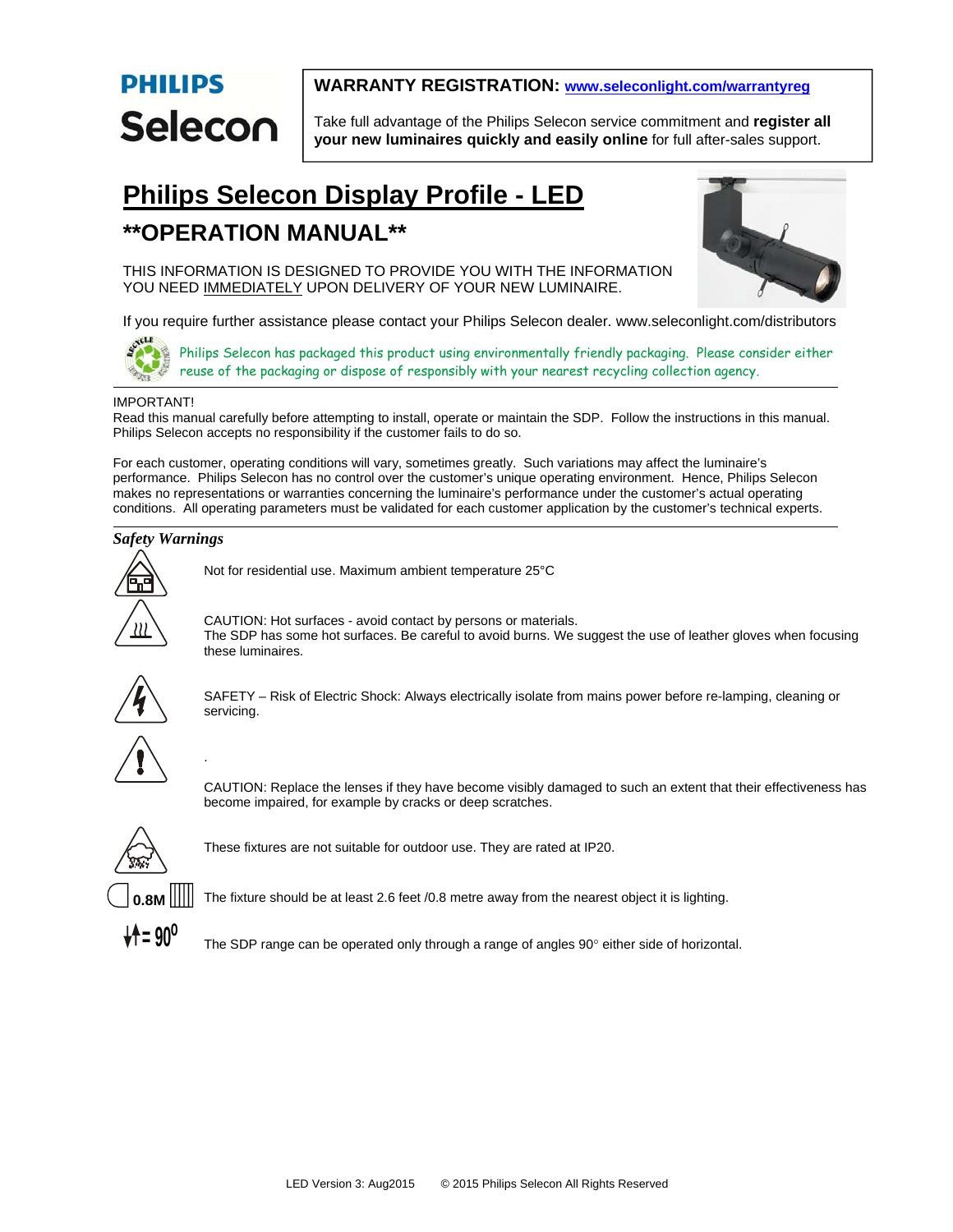

### **LIGHT SOURCE**

The Philips Selecon Display Profile LED is supplied complete with LED Light Source.

| 220-240VAC | Line Frequency 50/60 Hz |
|------------|-------------------------|
|------------|-------------------------|

**Power consumption: 41W Life: 50,000 hrs (L70) Power Factor at 100% : 0.95 Colour Temperature: 2700K /3000K / 4000K CRI: 95 (Typical) Supply Current at 220V: 0.12A** 

### **DIMMING**

#### **Local Dimming Version**

SDP LED units with local dimming **CANNOT** be installed and run on a dimmed power supply/track.

If your SDP LED model includes a local dimmer, ensure that the dimming knob on the SDP power supply is at its "Full" position (completely clockwise) to test fitting.

## **DALI Dimming Version**

SDP DALI units have no local dimmer.

If your SDP LED model is a DALI version, refer to your DALI operation manual as provided by your DALI supplier.